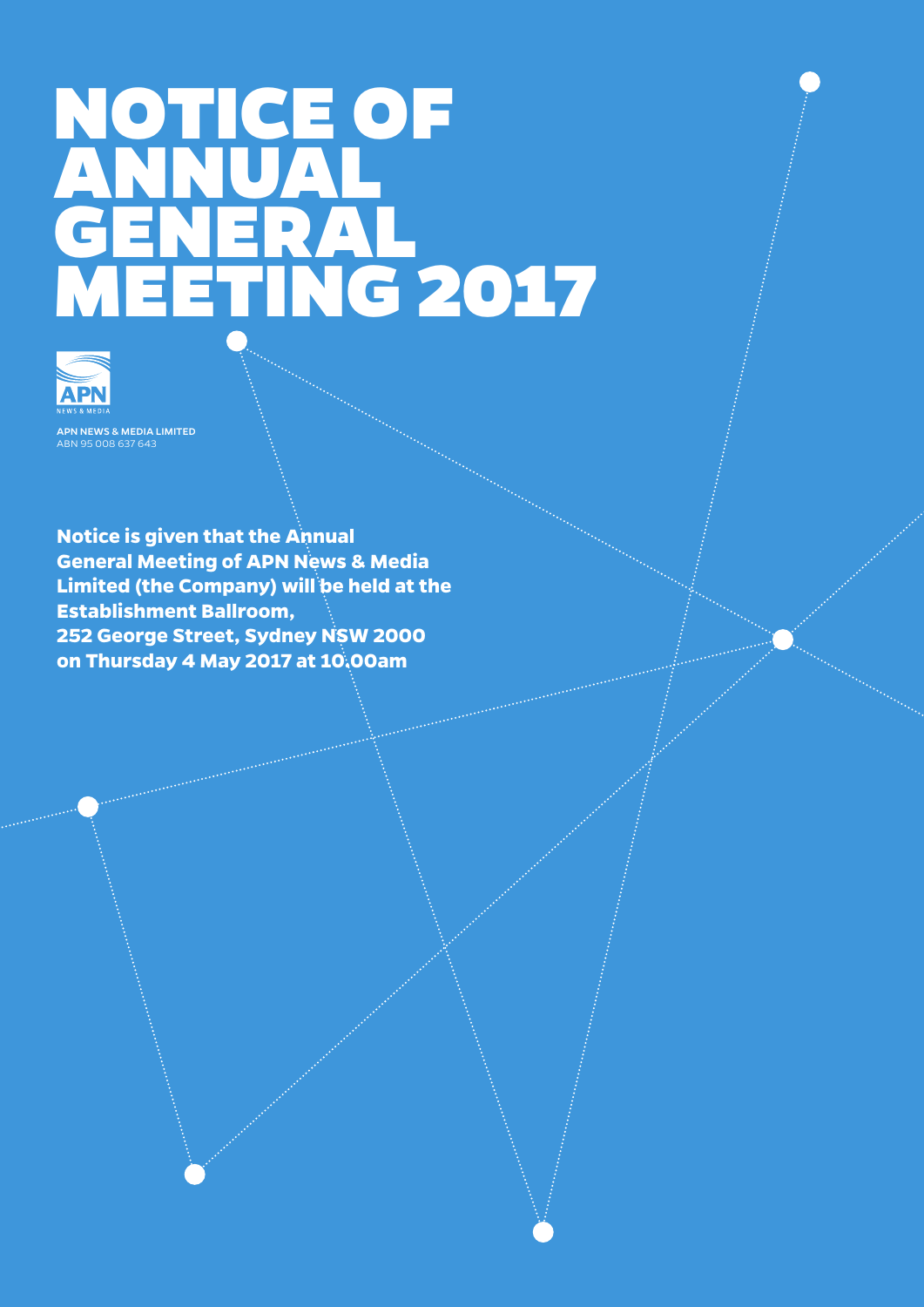# Contents **CONTENTS**

| <b>ORDINARY BUSINESS</b>                                                                                      |                                                                                |                |  |
|---------------------------------------------------------------------------------------------------------------|--------------------------------------------------------------------------------|----------------|--|
| 1.                                                                                                            | <b>Financial Statements</b>                                                    | 3              |  |
| 2.                                                                                                            | <b>Re-election of Directors</b>                                                | 3              |  |
| З.                                                                                                            | <b>Remuneration Report (non-binding resolution)</b>                            | 3              |  |
| 4.                                                                                                            | <b>Grant of Deferred Rights to the CEO &amp; Managing Director</b>             | 3              |  |
| <b>SPECIAL BUSINESS</b>                                                                                       |                                                                                | 3              |  |
| 5.                                                                                                            | <b>Change of Company Name and Constitution</b>                                 | 3              |  |
| 6.                                                                                                            | <b>Financial Assistance</b>                                                    | 3              |  |
| <b>VOTING EXCLUSION STATEMENT</b>                                                                             |                                                                                |                |  |
| For Item 3 (Remuneration Report) and Item 4<br>4<br>(Grant of Deferred Rights to the CEO & Managing Director) |                                                                                |                |  |
| <b>NOTES</b>                                                                                                  |                                                                                | 4              |  |
| <b>Proxies</b>                                                                                                |                                                                                |                |  |
| Appointment of the Chair or other KMP as your proxy                                                           |                                                                                |                |  |
| <b>How the Chair will vote undirected proxies</b>                                                             |                                                                                |                |  |
| <b>Voting by Attorney</b>                                                                                     |                                                                                |                |  |
|                                                                                                               | <b>Corporate Representatives</b>                                               | 5              |  |
| <b>Voting Entitlements</b>                                                                                    |                                                                                |                |  |
| <b>Voting by Poll</b>                                                                                         |                                                                                |                |  |
| <b>Jointly Held Shares</b>                                                                                    |                                                                                |                |  |
|                                                                                                               | <b>EXPLANATORY NOTES</b>                                                       | 6              |  |
| <b>Item 1 - Financial Statements</b>                                                                          |                                                                                |                |  |
| <b>Item 2 - Re-election of Directors</b>                                                                      |                                                                                |                |  |
|                                                                                                               | <b>Item 3 - Remuneration Report (non-binding resolution)</b>                   |                |  |
|                                                                                                               | Item 4 - Grant of Deferred Rights to the CEO<br><b>&amp; Managing Director</b> | $\overline{ }$ |  |
|                                                                                                               | <b>Item 5 - Change of Company Name and Constitution</b>                        | 10             |  |
| <b>Item 6 - Financial Assistance</b>                                                                          |                                                                                |                |  |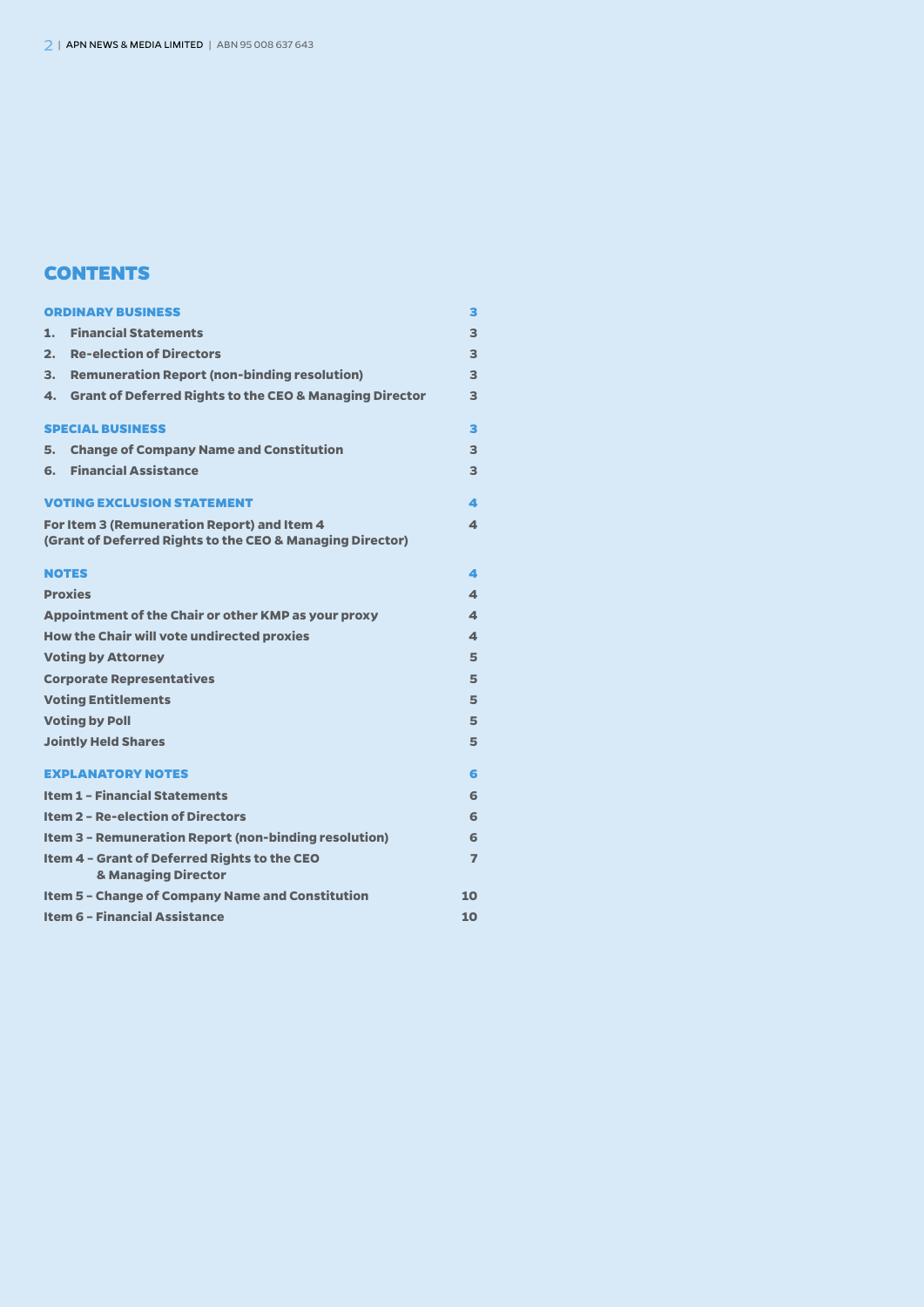#### **ORDINARY BUSINESS**

## **1. Financial Statements**

To receive and consider the Financial Report, the Directors' Report and the Independent Auditor's Report for the year ended 31 December 2016.

#### **2. Re-election of Directors**

# Item 2(a) – Peter Cullinane

To consider and, if thought fit, pass the following as an ordinary resolution:

(a) "That Peter Cullinane, who retires as a Director by rotation under the Constitution and the ASX Listing Rules, and being eligible for re-election, be re-elected as a Director of the Company."

#### Item 2(b) – Anne Templeman-Jones

To consider and, if thought fit, pass the following as an ordinary resolution:

(b) "That Anne Templeman-Jones, who retires as a Director by rotation under the Constitution and the ASX Listing Rules, and being eligible for re-election, be re-elected as a Director of the Company."

#### **3. Remuneration Report (non-binding resolution)**

To consider and, if thought fit, pass the following as an ordinary resolution:

"That the Company's Remuneration Report for the year ended 31 December 2016 be adopted."

This resolution is advisory only and does not bind the Directors or the Company.

A voting exclusion applies to this resolution 3.

#### **4. Grant of Deferred Rights to the CEO & Managing Director**

To consider and, if thought fit, pass the following as an ordinary resolution:

"That, for the purposes of ASX Listing Rule 10.14 and for all other purposes, approval be given for the issue of 209,073 deferred rights to Mr Ciaran Davis, CEO & Managing Director, in relation to the Company's FY16 Total Incentive Plan award, on the terms summarised in the Explanatory Notes."

A voting exclusion applies to this resolution 4.

#### **SPECIAL BUSINESS**

## **5. Change of Company Name and Constitution**

To consider and, if thought fit, pass the following as a special resolution:

"That, for the purposes of sections 157(1)(a) and 136(2) of the *Corporations Act 2001* (Cth) (Corporations Act) and for all other purposes, the Company adopt HT&E Limited as its new name and all references to the Company's name within the Constitution be amended to reflect the Company's new name."

#### **6. Financial Assistance**

#### Item 6(a) - Approval of Financial Assistance

To consider and, if thought fit, pass the following as a special resolution:

"That, in accordance with sections 260A and 260B(2) of the Corporations Act, the shareholders approve the provision of financial assistance by Australian Outdoor Pty Limited ABN 12 077 488 950 (formerly known as Clear Channel Outdoor Pty Limited) (Adshel Aust Head Co) and/or its subsidiaries (Adshel Aust Head Co and its subsidiaries each an Adshel Group Company) in connection with the acquisition by the Company of all of the issued shares in Adshel Aust Head Co (Adshel Acquisition) and all elements of that transaction that may constitute financial assistance by Adshel Aust Head Co and each other Adshel Group Company for the purposes of the Corporations Act in connection with the Adshel Acquisition described in the Explanatory Notes."

#### Item 6(b) - Approval of Financial Assistance

To consider and, if thought fit, pass the following as a special resolution:

"That, in accordance with sections 260A and 260B(2) of the Corporations Act, the shareholders approve the provision of financial assistance by Conversant Media Pty Ltd ABN 66 125 644 448 (Conversant Head Co) and/or its subsidiaries (Conversant Head Co and its subsidiaries each a Conversant Group Company) in connection with the acquisition by the Company of all of the issued shares in Conversant Head Co (Conversant Acquisition) and all elements of that transaction that may constitute financial assistance by Conversant Head Co and each other Conversant Group Company for the purposes of the Corporations Act in connection with the Conversant Acquisition described in the Explanatory Notes."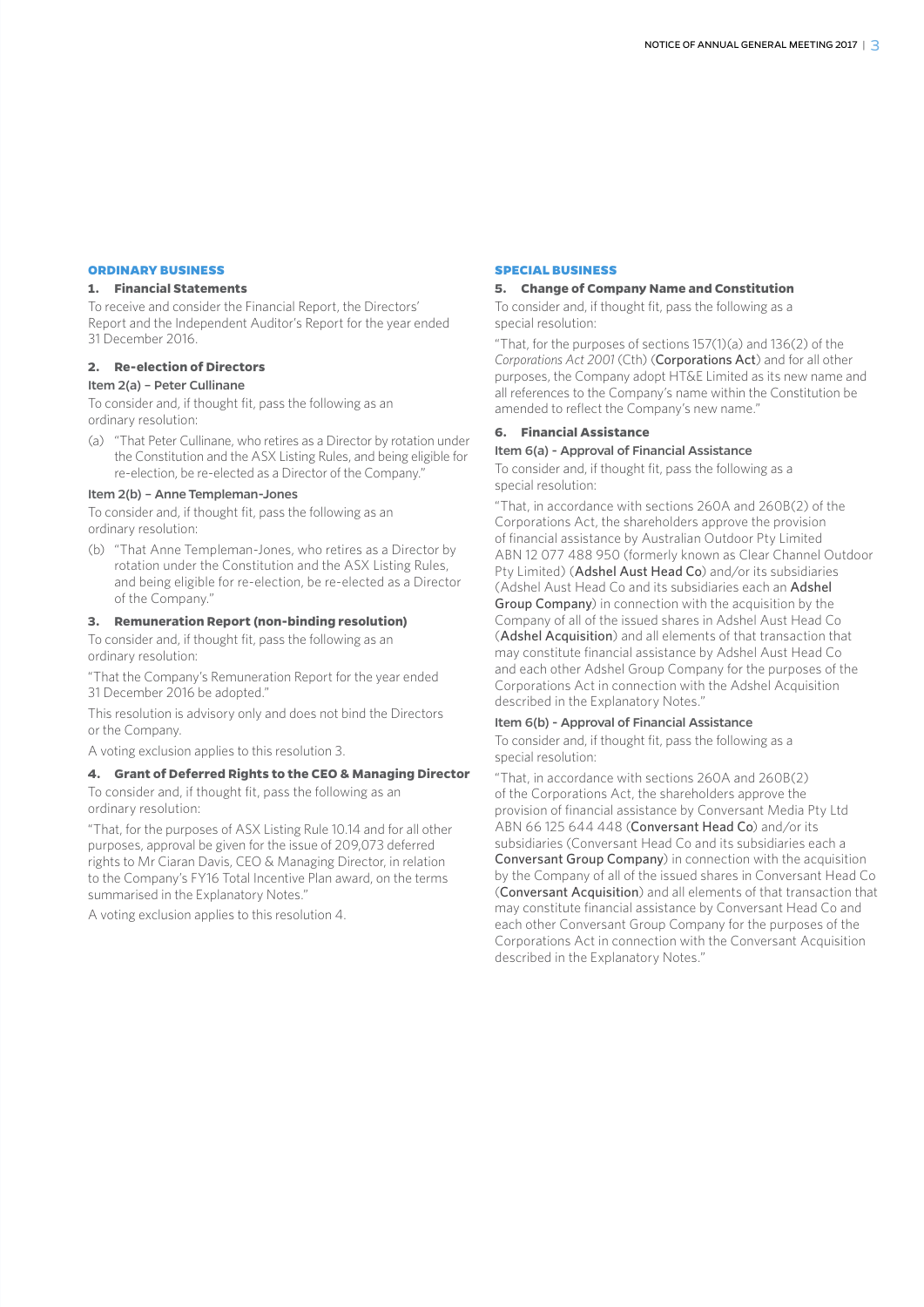#### **VOTING EXCLUSION STATEMENT**

#### **For Item 3 (Remuneration Report) and Item 4 (Grant of Deferred Rights to the CEO & Managing Director)**

A vote cast on the resolution in Item 3 (Remuneration Report) must not be cast (in any capacity) by or on behalf of the following:

- a member of the Key Management Personnel (being those persons described as Key Management Personnel (KMP) in the Company's Remuneration Report and including all Directors); or
- a Closely Related Party (as defined in the Corporations Act) of such a member.

The Company will disregard any votes cast on the resolution in Item 4 (Grant of Deferred Rights to the CEO & Managing Director) by or on behalf of Mr Ciaran Davis and any of his associates (as defined in the Corporations Act), regardless of the capacity in which the vote is cast.

However, a person described above may cast a vote on the resolutions in Item 3 and Item 4 if:

- the person does so as proxy that specifies how the proxy is to vote on the resolution; or
- the person is the Chair and has been appointed as proxy (expressly or by default) without being directed how to vote on the resolution; and
- in either case, the vote is cast on behalf of a person that is entitled to vote.

#### **NOTES**

#### **Proxies**

A shareholder entitled to attend and vote at the Annual General Meeting is entitled to appoint not more than two proxies, who need not be shareholders of the Company.

Where more than one proxy is appointed, both proxies will be entitled to vote on a poll (subject to any voting exclusion). Each proxy should be appointed to represent a specified percentage or specified number of the shareholder's voting rights. If the appointments do not specify the percentage or number of votes that each proxy may exercise, each proxy may exercise half the votes. Fractions of votes will be disregarded.

If you sign and return a proxy form and do not nominate a person to act as your proxy, the Chair will be appointed as your proxy by default.

#### **Appointment of the Chair or other KMP as your proxy**

Due to the voting exclusions referred to earlier in relation to Item 3 (Remuneration Report) and Item 4 (Grant of Deferred Rights to the CEO & Managing Director), if you intend to appoint a member of the KMP or their Closely Related Parties, other than the Chair, as your proxy, you are encouraged to direct your proxy on how to vote on Item 3 (Remuneration Report) and Item 4 (Grant of Deferred Rights to the CEO & Managing Director) by marking 'For', 'Against' or 'Abstain' opposite these resolutions on the proxy form. If you do not direct a proxy how to vote on Item 3 (Remuneration Report) or Item 4 (Grant of Deferred Rights to the CEO & Managing Director) they will not be able to vote an undirected proxy and your vote will not be counted. This does not apply to the Chair, who can vote undirected proxies (see below).

#### **How the Chair will vote undirected proxies**

The Chair intends to vote any undirected proxy in favour of all resolutions including Item 3 (Remuneration Report) and Item 4 (Grant of Deferred Rights to the CEO & Managing Director).

You should note that if you appoint the Chair as your proxy, or the Chair is appointed as your proxy by default, and the proxy form does not specify whether to vote 'For', 'Against' or 'Abstain', this will be taken as a direction and authorisation to the Chair to vote in accordance with his stated voting intention, which is to vote in favour of all resolutions including Item 3 (Remuneration Report) and Item 4 (Grant of Deferred Rights to the CEO & Managing Director), even if the resolution is connected, directly or indirectly, with the remuneration of the KMP.

Shareholders can always appoint the Chair as their proxy and direct him to cast votes contrary to the Chair's stated voting intention or to abstain from voting on a resolution.

If you appoint the Chair as your proxy but do not wish him to vote in favour of Item 3 (Remuneration Report) or Item 4 (Grant of Deferred Rights to the CEO & Managing Director), it is important for you to complete the voting directions in respect of Item 3 and Item 4 on the proxy form.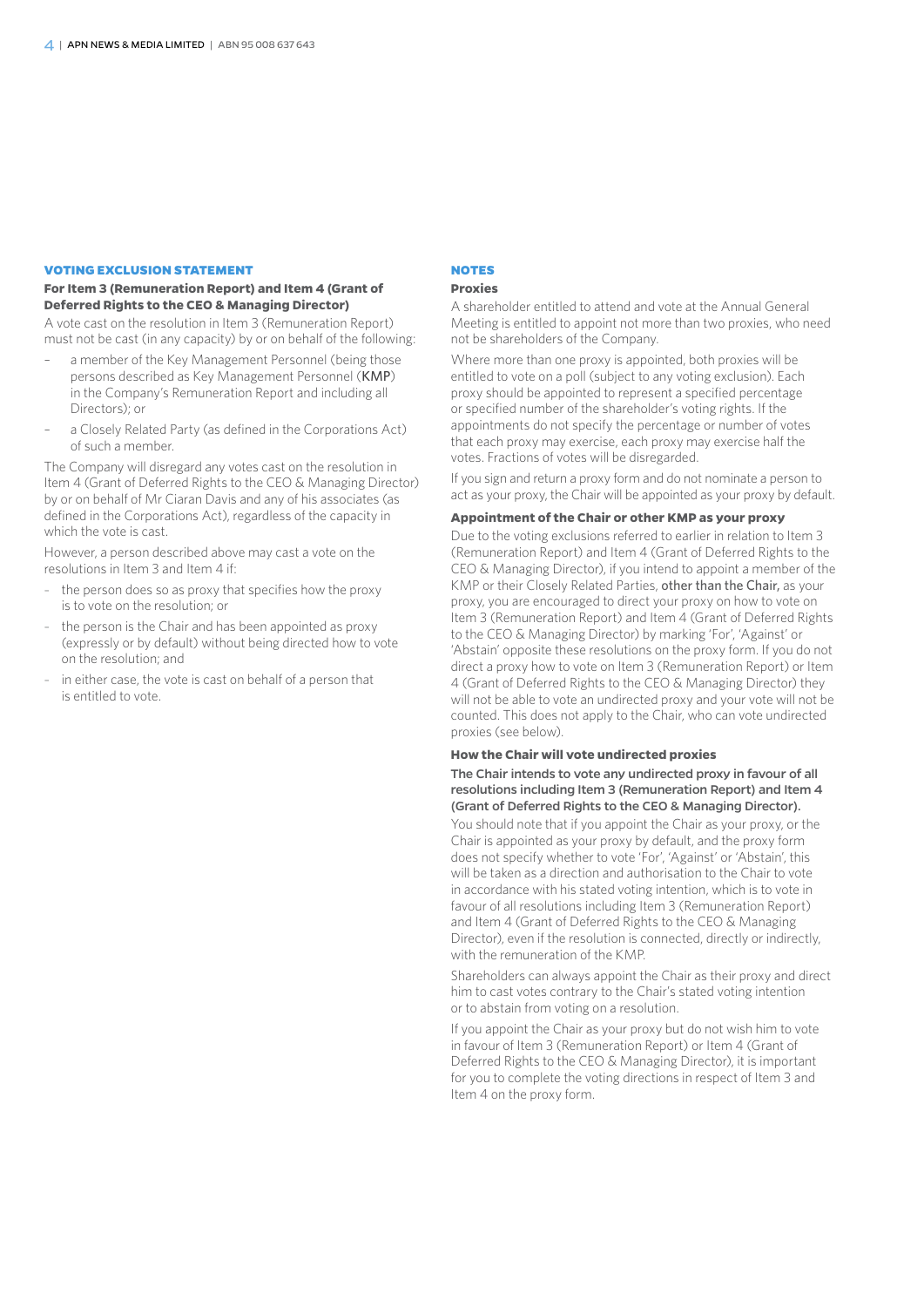#### A proxy form accompanies this Notice of Meeting.

Proxy forms may be lodged as follows:

- online at
	- http://vote.linkmarketservices.com/APN;
- scan this OR Code with your smartphone or tablet to the Company's dedicated mobile voting site. Log in using your holder number and postcode for your shareholding;
- 
- fax the completed proxy form to +61 2 9287 0309;
- mail the completed proxy form to APN News & Media Limited C/- Link Market Services Limited,
- Locked Bag A14, Sydney South NSW 1235, Australia; or
- deliver the completed proxy form to the Company's Share Registry at Link Market Services Limited, Level 12, 680 George Street, Sydney NSW 2000, or 1A Homebush Bay Drive, Rhodes NSW 2138 (Monday to Friday, 9.00am – 5.00pm (AEST)).

In each case, the validly completed proxy form (together with any other document(s) specified in the instructions to the proxy form) must be received at an address given above no later than 10.00am (AEST) on Tuesday 2 May 2017. Proxy forms received after this time will be invalid.

Further directions for the proper completion of proxy forms are printed on the proxy form.

#### **Voting by Attorney**

A shareholder entitled to attend and vote at the Annual General Meeting may appoint an attorney to vote at the Annual General Meeting. An original or certified copy of the power of attorney must be received at an address given above at least 48 hours before the commencement of the Annual General Meeting.

#### **Corporate Representatives**

To vote at the Annual General Meeting, a corporation which is a shareholder, or which has been appointed as a proxy by a shareholder, may appoint a person to act as its representative. The appointment of a representative must comply with section 250D of the Corporations Act. Evidence of the appointment must be brought to the Annual General Meeting together with any authority under which it is signed. A proforma 'Certificate of Appointment of Corporate Representative' may be obtained from the Company's Share Registry, Link Market Services Limited.

#### **Voting Entitlements**

Pursuant to Regulation 7.11.37 of the *Corporations Regulations 2001 (Cth)*, the Directors of the Company have determined that the shareholding of each shareholder for the purposes of ascertaining the voting entitlements for the Annual General Meeting will be as it appears in the Share Register at 7.00pm (AEST) on Tuesday 2 May 2017.

#### **Voting by Poll**

Voting will be conducted by way of a poll. Shareholders will have one vote for every share held by them (subject to any voting exclusions set out in this Notice of Meeting).

#### **Jointly Held Shares**

If shares are jointly held, only one of the shareholders can vote. If more than one joint shareholder votes, only the vote of the shareholder whose name appears first on the Share Register will be counted.

By order of the Board

Y Lamont Company Secretary 31 March 2017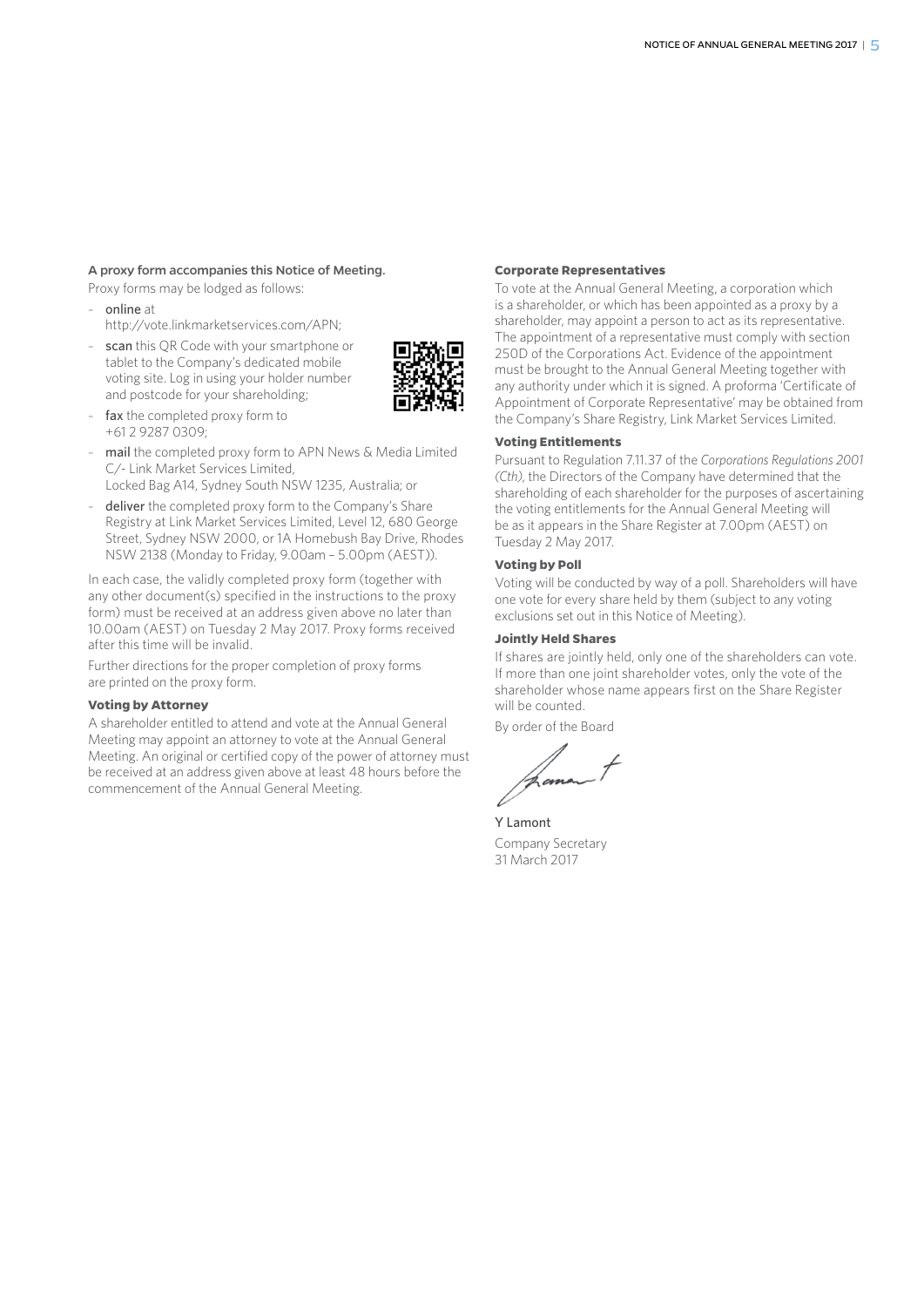#### **EXPLANATORY NOTES**

These notes have been prepared to assist shareholders with their consideration of items of business proposed for the Company's Annual General Meeting to be held at the Establishment Ballroom, 252 George Street, Sydney NSW 2000 on Thursday 4 May 2017 at 10.00am (AEST).

#### **Item 1 – Financial Statements**

The Company's 2016 Annual Report, including the Financial Report, the Directors' Report and the Independent Auditor's Report for the year ended 31 December 2016, will be presented to the meeting in accordance with section 317 of the Corporations Act. There is no requirement for shareholders to approve these documents.

A copy may be accessed by visiting the Company's website www.apn.com.au and clicking on the following links: Investor Relations > Annual & Interim Reports > 2016 Annual Report.

The 2016 Shareholder Review, a summary non-statutory investor report covering an overview of operations and key performance areas, is also available from the website by clicking on the following links: Investor Relations > Annual & Interim Reports > 2016 Shareholder Review.

A shareholder may elect to receive by mail, free of charge, the Company's Annual Report or the Shareholder Review. Shareholders who wish to receive a hard copy of either document should contact the Company's Share Registry.

The Company mails a hard copy of the Annual Report or the Shareholder Review as applicable (when they are released each year) only to those shareholders who have made an election to receive them.

The Company's auditor will be present at the Annual General Meeting and shareholders will be given the opportunity to ask the auditor questions about the conduct of the audit, the preparation and content of the Independent Auditor's Report, the accounting policies adopted by the Company and the independence of the auditor.

Shareholders eligible to vote at the Annual General Meeting may also submit written questions to the auditor in accordance with the Corporations Act no later than the fifth business day before the date of the Annual General Meeting. Each of these written questions, if any, will be answered by the auditor at the Annual General Meeting, provided the question is relevant to:

- the conduct of the audit of the Financial Report; or
- the content of the Independent Auditor's Report.

A list of the written questions to be answered by the auditor at the Annual General Meeting, if any, will be prepared by the auditor and made available at the start of the Annual General Meeting.

#### **Item 2 – Re-election of Directors** Item 2(a) Peter Cullinane

Under the Constitution and the ASX Listing Rules, a Director must retire from office (and is eligible to seek re-election) by no later than the third Annual General Meeting, or three years (whichever is longer), following his or her most recent election or re-election. Peter Cullinane was appointed on 1 November 2013. He was elected at the Company's 2014 Annual General Meeting.

#### Item 2(b) Anne Templeman-Jones

Under the Constitution and the ASX Listing Rules, a Director must retire from office (and is eligible to seek re-election) by no later than the third Annual General Meeting, or three years (whichever is longer), following his or her most recent election or re-election.

Anne Templeman-Jones was appointed on 4 June 2013. She was elected at the Company's 2014 Annual General Meeting.

Biography details of Peter Cullinane and Anne Templeman-Jones (and other Directors) appear on pages 22 and 23 of the 2016 Annual Report.

The Directors recommend that shareholders vote in favour of each of resolutions 2(a) and 2(b).

#### **Item 3 – Remuneration Report (non-binding resolution)**

The Remuneration Report for the year ended 31 December 2016 appears on pages 36 to 49 of the 2016 Annual Report.

The Remuneration Report sets out the policy for the remuneration of the Directors and other KMP of the Company and the consolidated entity.

The Corporations Act requires that a resolution be put to the vote that the Remuneration Report be adopted. The Corporations Act expressly provides that the vote is advisory only and does not bind the Directors or the Company. Notwithstanding the advisory status of the vote on the Remuneration Report, the Directors will take the outcome of the vote into account when considering the Company's remuneration policy.

#### Shareholders attending the Annual General Meeting will be given a reasonable opportunity to ask questions about, or make comments on, the Remuneration Report.

The Directors recommend that shareholders vote in favour of resolution 3.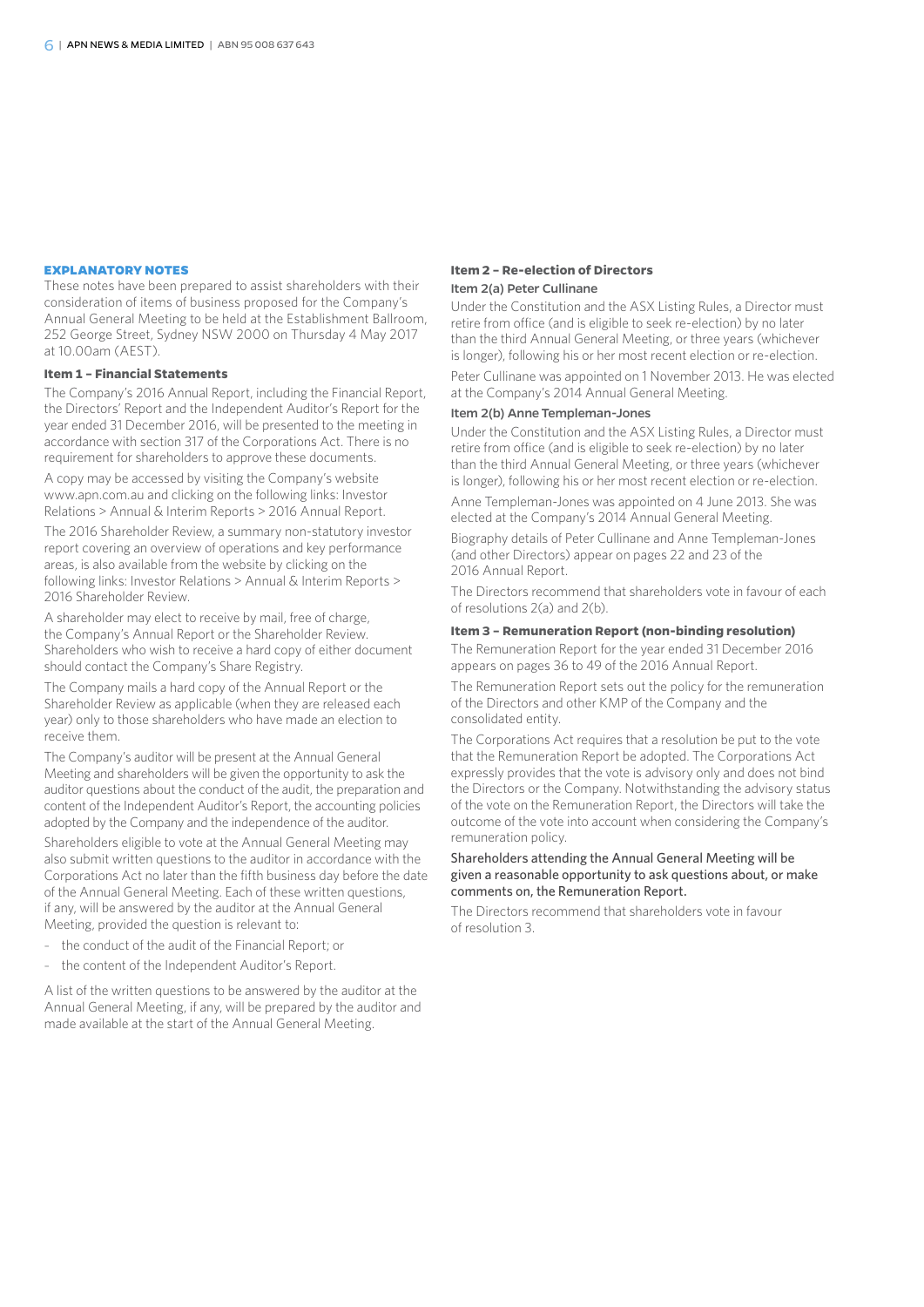#### **Item 4 – Grant of Deferred Rights to the CEO & Managing Director**

During the 2016 financial year (FY16), the Remuneration Committee (Committee) implemented a Total Incentive Plan (TIP) with the purpose of aligning executive remuneration with the Company's business strategy and shareholders' interests in an everchanging media market.

Under the TIP, eligible executives (including Mr Davis) receive an annual incentive award which, if performance conditions are met, is delivered half in cash and half in equity. The quantum of cash and equity delivered to each executive is based on performance over the relevant financial year (in the case of the FY16 TIP award to which resolution 4 relates, the relevant year is FY16).

The equity component will be received, subject to shareholder approval, for Mr Davis in the form of a grant of deferred rights to acquire shares in the Company (Rights). The Rights vest and are automatically exercised into shares, subject to continued employment over a one year vesting period. Shares allocated on vesting and automatic exercise of the Rights are then subject to a further two year trading restriction.

Following shareholder approval at the Annual General Meeting, the Company will grant Rights in respect of the equity component of the FY16 TIP award to Mr Davis. The key terms of FY16 TIP award, along with the Committee's rationale for implementation of the plan, is outlined in the Remuneration Report over pages 36 to 49 of the 2016 Annual Report.

#### Approvals Sought

ASX Listing Rule 10.14 generally requires shareholder approval for a Director to be issued equity securities in the company under an employee incentive scheme.

It is currently intended that shares will be acquired on-market to satisfy Rights that vest under the TIP, and therefore, shareholder approval is not required under the ASX Listing Rules. However, approval is being sought for the proposed grant of Rights to Mr Davis as a matter of good corporate governance and for transparency with shareholders, as well as to provide the flexibility for shares to be issued by the Company under the TIP, as required.

Accordingly, shareholders are asked to approve the grant of Rights to Mr Davis, in relation to the Company's FY16 TIP award, on the terms and conditions summarised in these Explanatory Notes.

Approval of this resolution will also result in the Rights granted to Mr Davis being included as an exception to ASX Listing Rule 7.1. This means the Rights granted to Mr Davis, and any shares issued pursuant to this approval, will not use up part of the 15% available under ASX Listing Rule 7.1

Further details of Mr Davis's executive remuneration package can be found in the Remuneration Report on pages 36 to 49 of the 2016 Annual Report.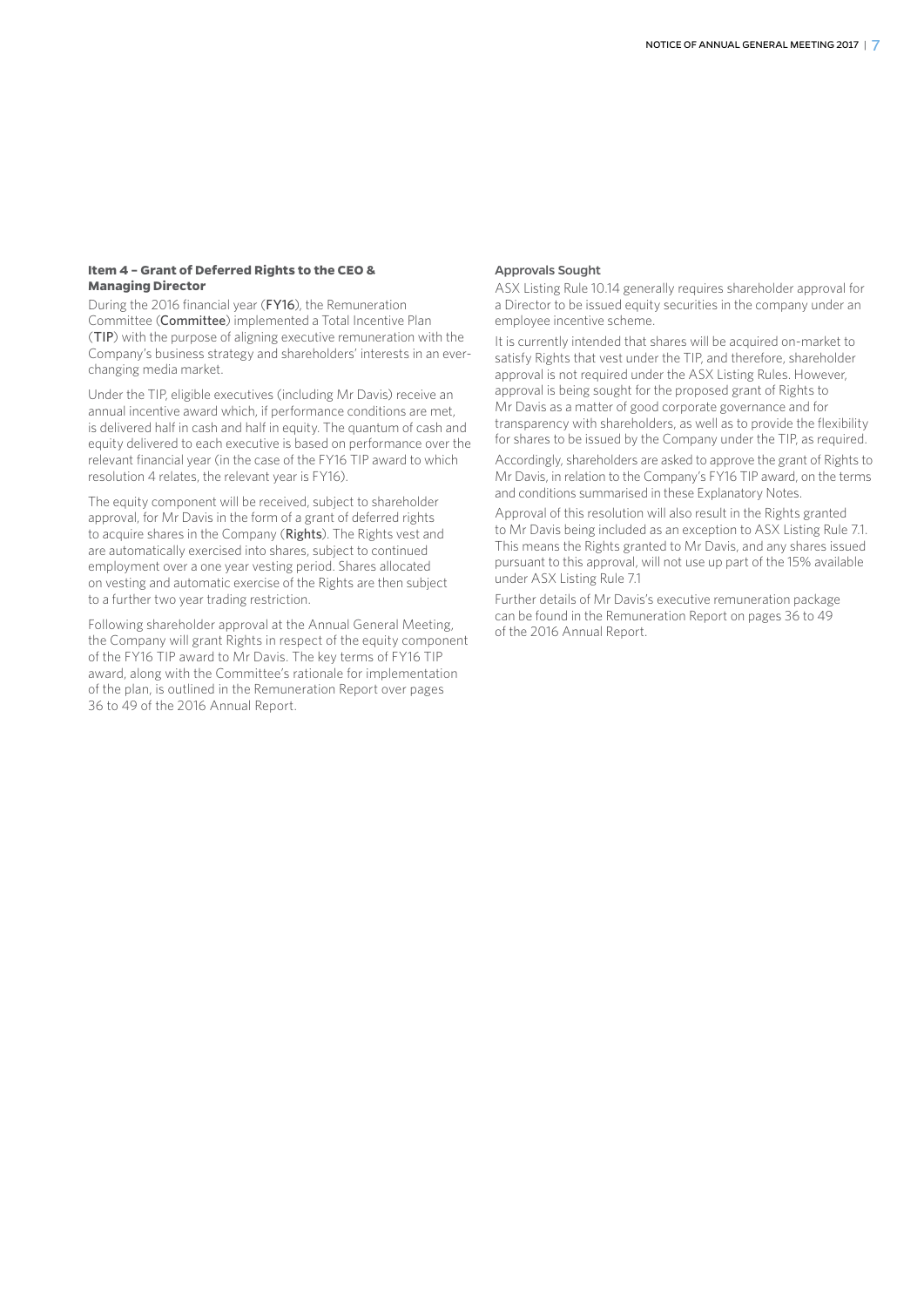#### Total Incentive Plan – Key Terms

The following table provides an overview of key terms of the proposed grant of Rights to Mr Davis:

| <b>KEY TERMS</b>                | <b>DETAILS</b>                                                                                                                                                                                                                                                                                                                                                                                                                                                                                                                                                               |  |  |  |
|---------------------------------|------------------------------------------------------------------------------------------------------------------------------------------------------------------------------------------------------------------------------------------------------------------------------------------------------------------------------------------------------------------------------------------------------------------------------------------------------------------------------------------------------------------------------------------------------------------------------|--|--|--|
| Details of the                  | Under the FY16 TIP award, 50% of Mr Davis' total award is to be delivered in the form of Rights.                                                                                                                                                                                                                                                                                                                                                                                                                                                                             |  |  |  |
| proposed FY16<br>Rights grant   | Following the end of FY16, the Company assessed performance against the FY16 TIP performance conditions over<br>the financial year and, based on this, determined the annual incentive outcome payable to each eligible executive<br>(including Mr Davis) (FY16 TIP Award Outcome).                                                                                                                                                                                                                                                                                          |  |  |  |
|                                 | An explanation of how the Committee determined FY16 TIP Award Outcomes, including an overview of the FY16<br>TIP performance conditions and actual performance achieved, is outlined in the Remuneration Report over pages<br>36 to 49 of the 2016 Annual Report.                                                                                                                                                                                                                                                                                                            |  |  |  |
|                                 | Subject to shareholder approval, 209,073 Rights will be granted to Mr Davis. The number of Rights to be granted<br>has been calculated as follows:                                                                                                                                                                                                                                                                                                                                                                                                                           |  |  |  |
|                                 | FY16 TIP Award Outcome (\$1,057,910) multiplied by 50%*                                                                                                                                                                                                                                                                                                                                                                                                                                                                                                                      |  |  |  |
|                                 | divided by                                                                                                                                                                                                                                                                                                                                                                                                                                                                                                                                                                   |  |  |  |
|                                 | Volume weighted average price (adjusted for capital events) (VWAP) of the Company's shares over the first five trading<br>days of FY16 (\$2.53)                                                                                                                                                                                                                                                                                                                                                                                                                              |  |  |  |
|                                 | *50% of the FY16 TIP Award Outcome is provided in the form of Rights. The remaining 50% is provided as a cash payment.                                                                                                                                                                                                                                                                                                                                                                                                                                                       |  |  |  |
| <b>Entitlements</b>             | Each Right is a right to acquire one share in the Company at no cost (or an equivalent cash amount), subject<br>to Mr Davis' continued employment with the Company over the applicable vesting period.                                                                                                                                                                                                                                                                                                                                                                       |  |  |  |
|                                 | Rights do not carry any dividend or voting rights. However, any dividends that are paid by the Company prior to the<br>vesting of Rights, in respect of the number of Rights that vest, will be delivered to Mr Davis in the form of additional<br>shares (or an equivalent cash amount).                                                                                                                                                                                                                                                                                    |  |  |  |
|                                 | The number of additional shares received will be determined by dividing the cash value of dividends paid over<br>the vesting period for each Right (in respect of the number of Rights that eventually vest) by the VWAP of the<br>Company's shares over the first five trading days of FY16.                                                                                                                                                                                                                                                                                |  |  |  |
|                                 | Rights are non-transferable, except in limited circumstances or with the consent of the Board.                                                                                                                                                                                                                                                                                                                                                                                                                                                                               |  |  |  |
| Date of grant                   | If shareholder approval is obtained, the Rights will be granted to Mr Davis as soon as practicable after the Annual<br>General Meeting, but in any event, within 12 months of the Annual General Meeting.                                                                                                                                                                                                                                                                                                                                                                    |  |  |  |
| Vesting condition<br>and period | Rights will vest, subject to continued employment with the Company, on the date 12 months following the end<br>of the relevant TIP performance period.                                                                                                                                                                                                                                                                                                                                                                                                                       |  |  |  |
|                                 | For the FY16 TIP award, the performance period was 1 January 2016 to 31 December 2016 (following which the<br>FY16 TIP Award Outcome was determined by the Committee). Rights granted in respect of the FY16 TIP will<br>therefore vest on 31 December 2017, subject to Mr Davis' continued employment up to this date (i.e. the vesting<br>period is from 1 January 2017 to 31 December 2017).                                                                                                                                                                              |  |  |  |
|                                 | Rights will be automatically exercised following vesting (i.e. Mr Davis does not need to do anything to exercise the<br>Rights and receive shares).                                                                                                                                                                                                                                                                                                                                                                                                                          |  |  |  |
| Allocation of shares            | Upon vesting and automatic exercise of Rights, Mr Davis will receive one fully paid ordinary share in the Company<br>in relation to each Right.                                                                                                                                                                                                                                                                                                                                                                                                                              |  |  |  |
|                                 | The Company's obligation to allocate shares on vesting may be satisfied by issuing new shares, acquiring shares<br>on-market or transferring shares from an employee share trust.                                                                                                                                                                                                                                                                                                                                                                                            |  |  |  |
|                                 | In accordance with the terms of the TIP, the Board also has discretion to settle vested Rights in the form of a cash<br>payment (the value of this cash payment to be equivalent to the market value, at the end of the two year restriction<br>period, of shares that would have otherwise been delivered). Where Rights are to be settled with a cash payment,<br>the payment will be made following the end of the restriction period which would have otherwise applied in<br>respect of the underlying shares (i.e. the two year period ending after 31 December 2019). |  |  |  |
|                                 | Refer below for the trading restrictions that will apply to shares allocated under the TIP.                                                                                                                                                                                                                                                                                                                                                                                                                                                                                  |  |  |  |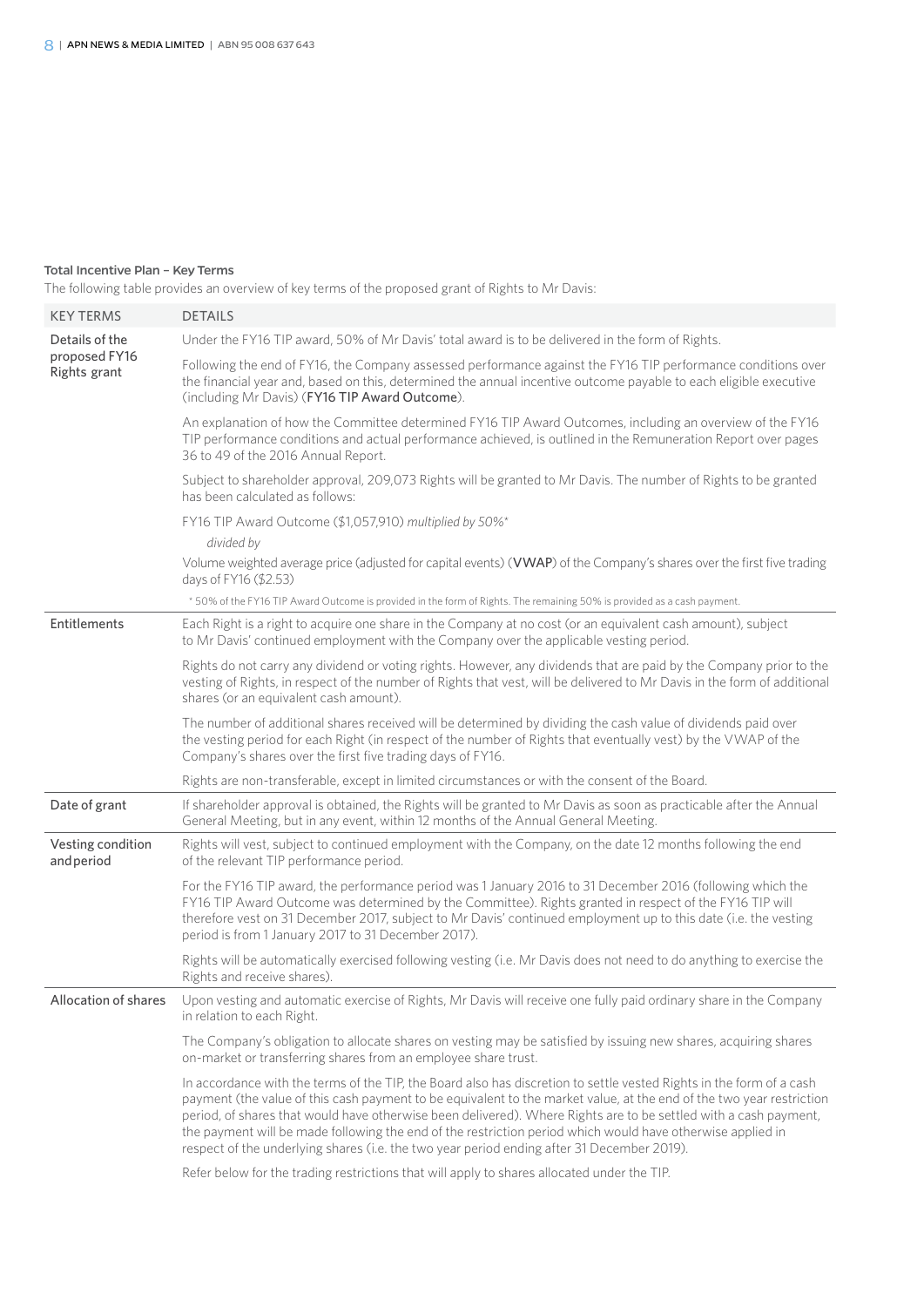| <b>KEY TERMS</b>                       | <b>DETAILS</b>                                                                                                                                                                                                                                                                             |  |  |  |
|----------------------------------------|--------------------------------------------------------------------------------------------------------------------------------------------------------------------------------------------------------------------------------------------------------------------------------------------|--|--|--|
| Trading restrictions                   | Shares allocated to Mr Davis under the TIP will be subject to a trading restriction for a period of two years from<br>the date the Rights vest.                                                                                                                                            |  |  |  |
|                                        | For the FY16 TIP award, the restriction period will begin on the date that the shares are allocated (i.e. on or around<br>1 January 2018) and end on 31 December 2019.                                                                                                                     |  |  |  |
|                                        | The Company's Securities Trading Policy and Guidelines will also apply to shares allocated following vesting of Rights.                                                                                                                                                                    |  |  |  |
| Price payable<br><b>for securities</b> | No amount will be payable in respect of the allocation of Rights, nor in respect of any shares allocated upon the<br>vesting of Rights.                                                                                                                                                    |  |  |  |
| Cessation of<br>employment             | If Mr Davis ceases employment with the Company before the Rights vest, the treatment of his Rights will depend<br>on the circumstances of cessation.                                                                                                                                       |  |  |  |
|                                        | Where Mr Davis ceases employment before his Rights vest due to his resignation or termination for cause<br>(including gross misconduct), all of his unvested Rights will generally lapse at cessation.                                                                                     |  |  |  |
|                                        | Where Mr Davis ceases employment before his Rights vest for any other reason, a pro-rata portion of unvested<br>Rights (based on the portion of the vesting period elapsed at cessation) will continue "on-foot" and vest at the end<br>of the original vesting period.                    |  |  |  |
|                                        | The Board also has a broader discretion to apply any other treatment to unvested Rights that it deems appropriate<br>in the circumstances.                                                                                                                                                 |  |  |  |
|                                        | In the event Mr Davis ceases employment with the Company during the restriction period, the trading restrictions<br>on shares will continue to apply (or there will be deferral of the cash payment where Rights are settled in cash)<br>until the end of the original restriction period. |  |  |  |
| Clawback                               | The Board may, in its absolute discretion, determine that some or all unvested Rights should be forfeited in certain<br>circumstances such as gross misconduct, material misstatement or fraud (in accordance with the Company's<br>clawback policy).                                      |  |  |  |
|                                        | The Board may also forfeit unvested Rights where the performance outcomes that led to the grant of Rights being<br>made is later determined to have been incorrectly measured or not sustained.                                                                                            |  |  |  |
| Other information                      | No other Director of the Company is eligible to participate in the TIP or any other employee incentive scheme<br>of the Company.                                                                                                                                                           |  |  |  |
|                                        | As this is the first year of equity awards being granted under the TIP, no Rights have been granted to any Director<br>(or their associates) under the plan to date.                                                                                                                       |  |  |  |
|                                        | There is no loan scheme in relation to the grant of Rights under the TIP.                                                                                                                                                                                                                  |  |  |  |
|                                        |                                                                                                                                                                                                                                                                                            |  |  |  |

A voting exclusion statement applicable to Item 4 is set out in the Notice of Meeting.

The Directors (other than Mr Davis who abstains from making a recommendation because of his interest in the resolution) recommend that shareholders vote in favour of resolution 4.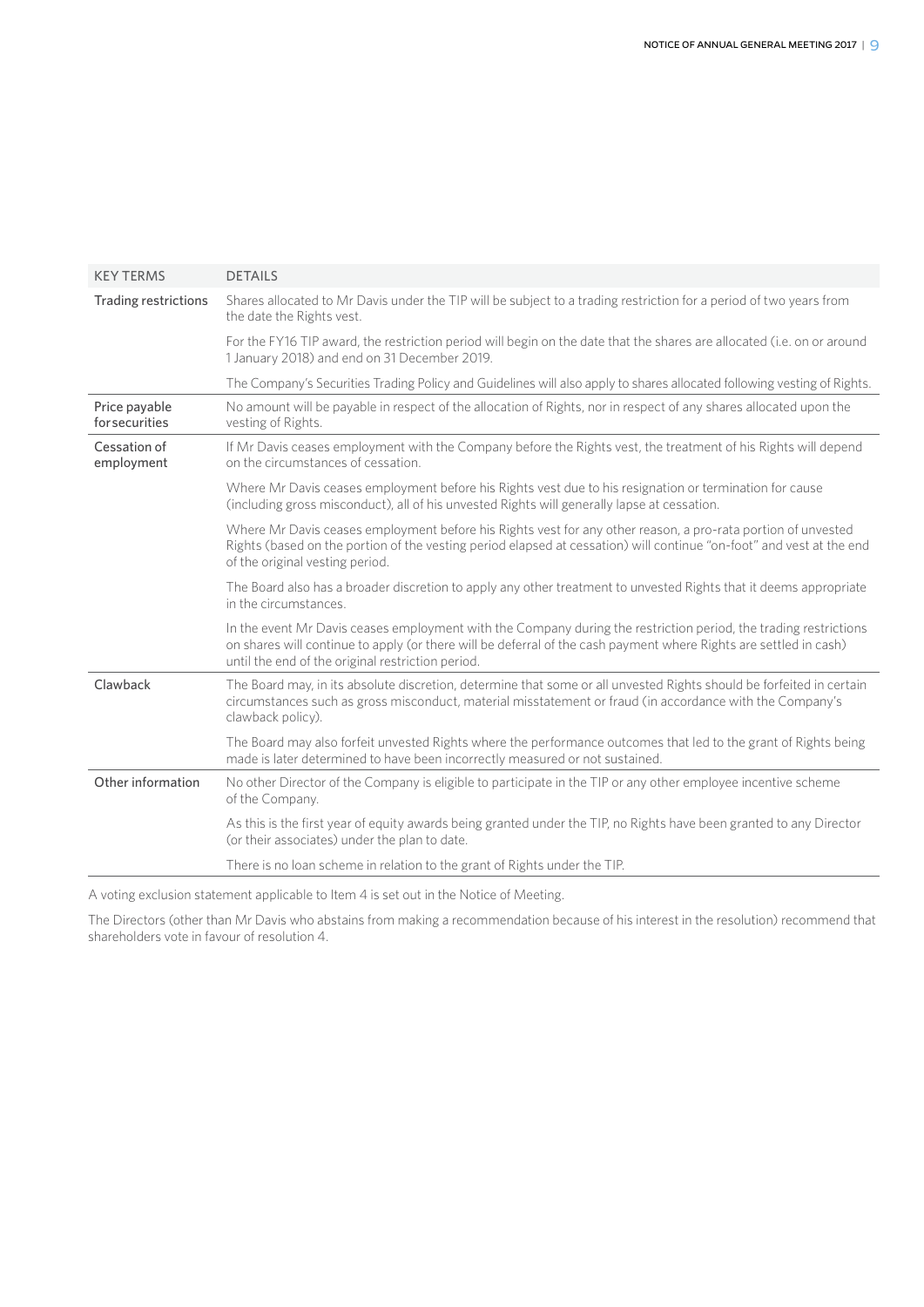#### **Item 5 – Change of Company Name and Constitution**

The Company's current name, APN News & Media Limited, originated from Australian Provincial Newspapers. Since the Company has divested its regional newspaper business, Australian Regional Media, demerged NZME, acquired the remaining 50% interest in Adshel and acquired Conversant Media, the Company considers it is an appropriate time to change the name of the Company to reflect the unique radio, outdoor and digital nature of the Company.

HT&E Limited more accurately describes the Company's integrated activities and aligns with the future strategic direction of the Company.

Section 157 of the Corporations Act provides that a company may change its name if the company passes a special resolution adopting a new name and that the change of name takes effect when the Australian Securities and Investments Commission alters the details of the company's registration. Section 136(2) of the Corporations Act provides that a company may modify its constitution by special resolution.

Resolution 5 seeks the approval of shareholders for the Company to change its name to HT&E Limited and modify its Constitution to reflect the change of name. Approval is sought by special resolution, which requires at least 75% of the votes that are cast on the resolution to be in favour of the resolution. If this resolution is passed the change of name will take effect when the Australian Securities and Investments Commission alters the details of the Company's registration.

There will be a change to the Company's ASX listing code from APN to HT1 which will be announced on the ASX's announcement platform when the change of name takes effect. The Company's updated Constitution will also be attached to this announcement.

The Directors recommend that shareholders vote in favour of resolution 5.

#### **Item 6 – Financial Assistance**

Approval is sought by special resolution, which requires at least 75% of the votes that are cast on the resolution to be in favour of the resolution. Item 6 seeks the approval of the Company's shareholders, pursuant to sections 260A and 260B(2) of the Corporations Act, for financial assistance to be provided by:

- Australian Outdoor Pty Limited ABN 12 077 488 950 (formerly known as Clear Channel Outdoor Pty Limited) (Adshel Aust Head Co) and/or its subsidiaries (Adshel Aust Head Co and its subsidiaries each an Adshel Group Company) to assist in the acquisition by the Company of all of the issued shares in Adshel Aust Head Co; and
- Conversant Media Pty Ltd ABN 66 125 644 448 (Conversant Head Co) and/or its subsidiaries (Conversant Head Co and its subsidiaries each a Conversant Group Company) to assist in the acquisition by the Company of all of the issued shares in Conversant Head Co.

#### *(a) Funding Arrangements*

- As announced to the market on 25 October 2016:
- the Company acquired the remaining 50% of Adshel Street Furniture Pty Limited (Adshel SF) that it did not already own for A\$268.4 million which was effected by the Company acquiring all of the issued shares in Adshel Aust Head Co, whose sole asset was its 50% stake in Adshel SF (Adshel Acquisition); and
- the Company acquired all of the issued shares in Conversant Head Co for A\$11.6 million (Conversant Acquisition) (the Adshel Acquisition and the Conversant Acquisition together the Acquisitions).

The Acquisitions were partly or wholly funded by existing debt facilities (Debt Funding) provided to the Company and its subsidiaries under a syndicated facility agreement entered into by, among others, the Company and a number of financial institutions (Banking Documents).

#### *(b) Obligations to Financiers*

The Company wishes to include some or all of the Adshel Group Companies and the Conversant Group Companies as a party to the Banking Documents as obligors and as such they will be required to guarantee the performance of the obligations of the Company and its subsidiaries (as borrower and/or guarantor), which includes the repayment of the Debt Funding.

By becoming party to the Banking Documents as obligors, among other benefits, much greater flexibility will be afforded to effect intra-group transactions with the relevant Adshel Group Companies and the Conversant Group Companies respectively and each of them will also be capable of directly accessing the facilities made available under the Debt Funding.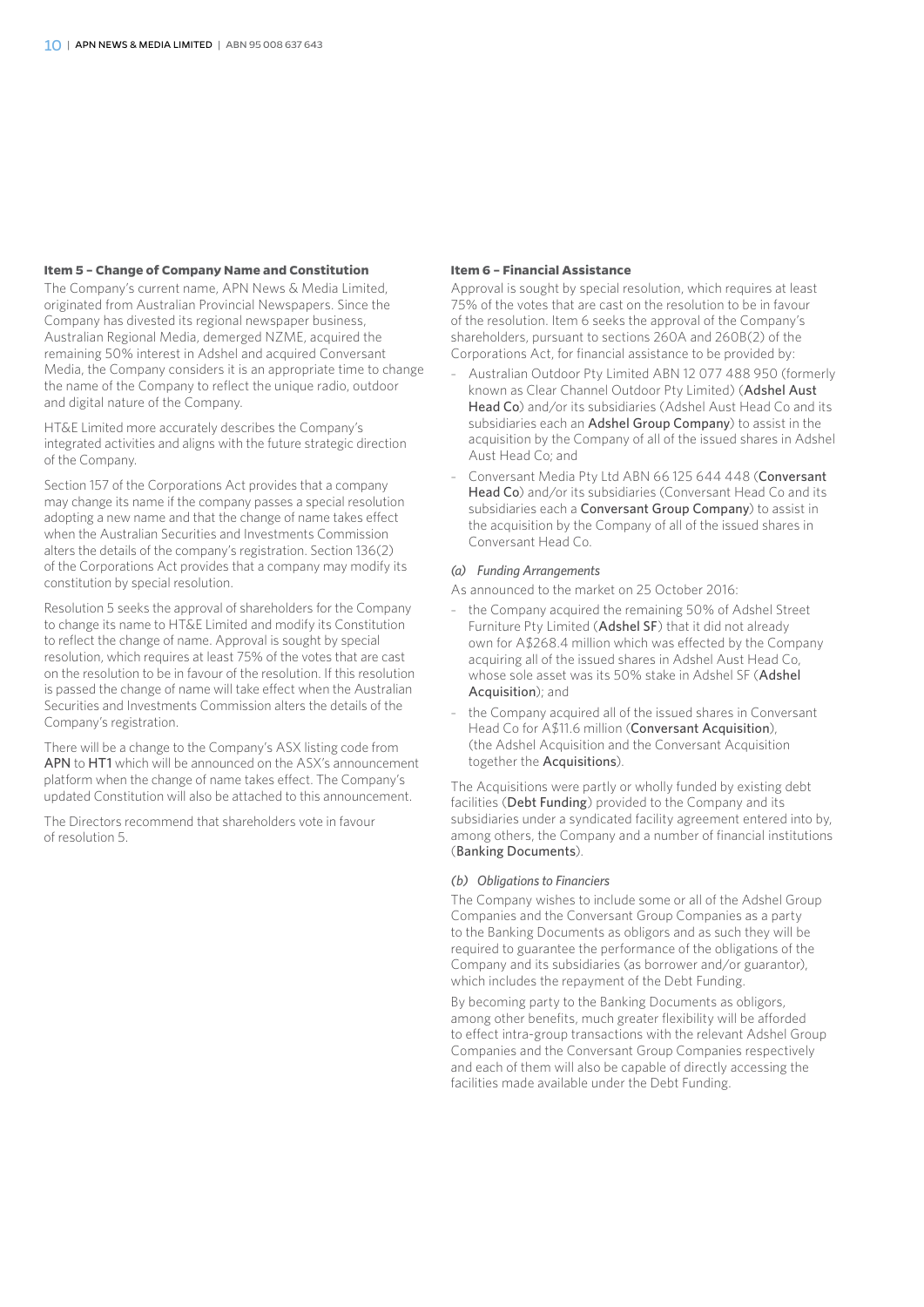In addition, as a result of providing a guarantee under the Banking Documents, the relevant Adshel Group Companies and the Conversant Group Companies will also be required to guarantee the performance of the obligations of the Company and/or its subsidiaries under a number of other existing thirdparty ancillary debt finance and interest rate swap facilities provided to the Company and/or its subsidiaries (Ancillary Finance Documents).

These are customary requirements for such funding arrangements. It is expected that the relevant Adshel Group Companies and the Conversant Group Companies will also give certain customary representations, warranties and undertakings, and will grant the financiers certain customary rights in the event that the relevant Adshel Group Companies and Conversant Group Companies, as applicable, commit certain defaults (such as committing a material breach or becoming insolvent).

#### *(c) Financial Assistance*

Section 260A of the Corporations Act prohibits a company from financially assisting any person to acquire shares in that company or a holding company of that company, unless the assistance:

- does not materially prejudice the interests of the company or its shareholders or the company's ability to pay its creditors;
- is approved by shareholders under section 260B of the Corporations Act; or
- falls within a limited number of exemptions under section 260C of the Corporations Act, none of which apply to the Acquisitions.

As described above, as the Acquisitions were partly or wholly funded by the Debt Funding and it is expected that the relevant Adshel Group Companies and Conversant Group Companies will guarantee the obligations of the Company and/or its subsidiaries under the Banking Documents (including the repayment of the Debt Funding) and the Ancillary Finance Documents, which may directly or indirectly assist another entity to acquire shares in Adshel Aust Head Co and Conversant Head Co or their respective holding companies.

This assistance may constitute financial assistance to acquire shares in Adshel Aust Head Co and Conversant Head Co for the purposes of section 260A of the Corporations Act. The relevant Adshel Group Companies and Conversant Group Companies will therefore seek the approval of their shareholders to give such financial assistance. This is a typical practice in such circumstances.

### *(d) Effects of the Proposed Financial Assistance*

The relevant Adshel Group Companies and Conversant Group Companies may suffer adverse effects as a result of participating in the arrangements in connection with the Acquisitions, including:

- the relevant Adshel Group Companies and Conversant Group Companies may become liable as a guarantor for the guaranteed money, and may become subject to enforcement action by the financiers under the Banking Documents or the Ancillary Finance Documents (together, Finance Documents) in the event of a default under the Finance Documents; and
- the customary representations, warranties and undertakings which each relevant Adshel Group Company and Conversant Group Company is contemplated to give may impose certain restrictions on its ability to:
	- grant further security over its assets or dispose of assets;
	- make distributions to shareholders; and
	- borrow money in the future or incur further financial indebtedness.

#### *(e) Reasons for Giving Financial Assistance*

The main reasons for the giving of financial assistance described above in connection with the Acquisitions are:

- greater flexibility will be afforded to effect intra-group transactions with the relevant Adshel Group Companies and Conversant Group Companies; and
- it benefits each relevant Adshel Group Company and Conversant Group Company to assist its holding company to be able to obtain finance in order to provide to its subsidiaries (including the relevant Adshel Group Companies and Conversant Group Companies) with finance on better terms than would be available to the relevant Adshel Group Companies and Conversant Group Companies on a standalone basis.

#### *(f) Requirement for Approval by the Company's Shareholders*

In addition, under section 260B(2) of the Corporations Act, if a company giving financial assistance will be a subsidiary of a listed Australian company immediately after the relevant acquisition of shares, the financial assistance must also be approved by a special resolution passed at a general meeting by the shareholders of the listed company.

Accordingly, the relevant Adshel Group Companies and Conversant Group Companies can only financially assist to acquire shares as contemplated under the Finance Documents if the shareholders of the Company pass a special resolution approving the financial assistance at a general meeting.

The Directors recommend that shareholders vote in favour of each of resolutions 6(a) and (b).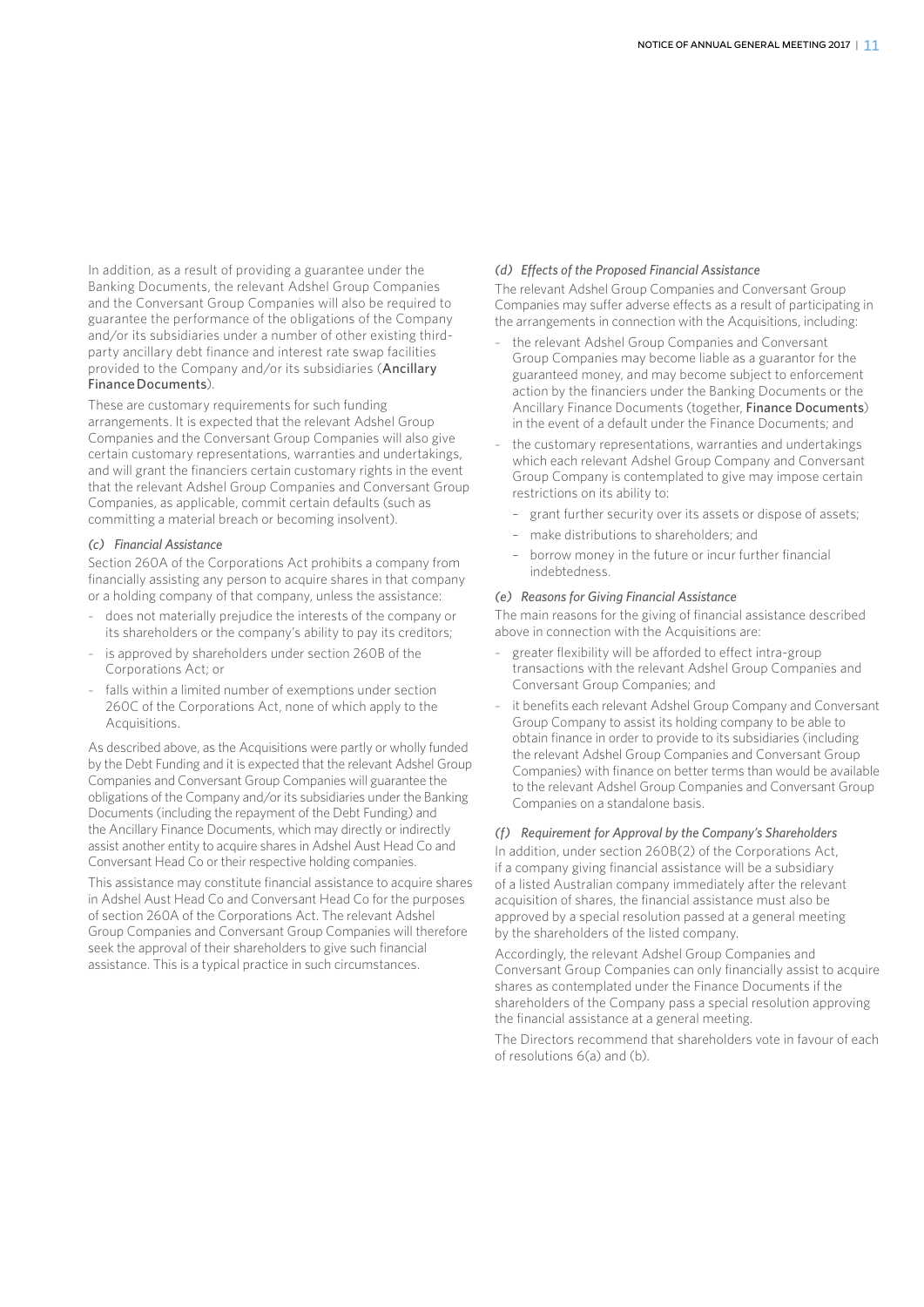**WWW.APN.COM.AU**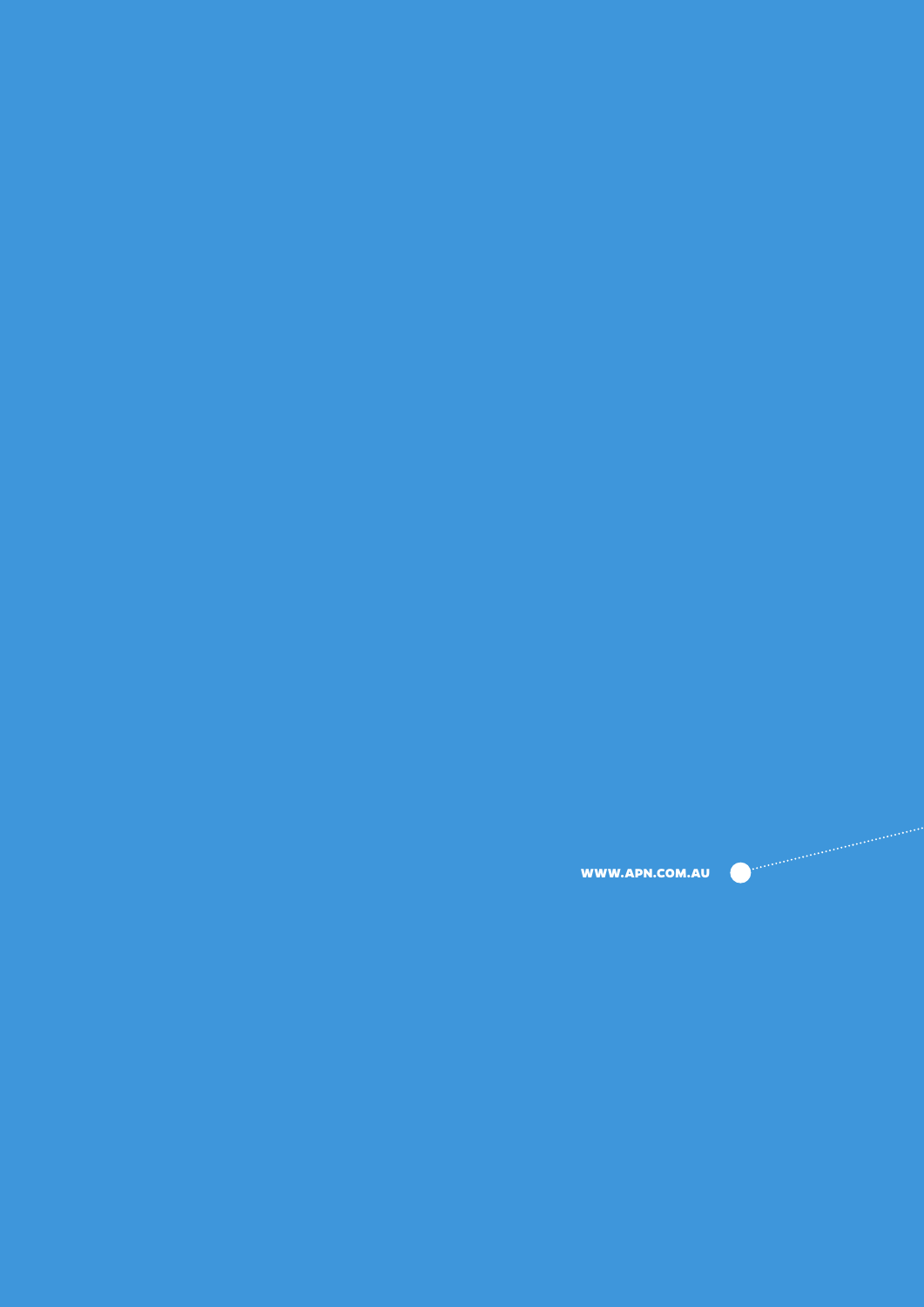

**APN NEWS & MEDIA LIMITED** ABN 95 008 637 643



# PROXY FORM

I/We being a member(s) of APN News & Media Limited (the **Company**) and entitled to attend and vote hereby appoint:

# APPOINT A PROXY

the Chair of the Meeting (mark box) OR if you are NOT appointing the Chair of the Meeting as your proxy, please write the name of the person or body corporate you are appointing as your proxy

or failing the person or body corporate named, or if no person or body corporate is named, the Chair of the Meeting, as my/our proxy to act on<br>my/our behalf (including to vote in accordance with the following directions or my/our behalf (including to vote in accordance with the following directions or, if no directions have been given and to the extent permitted by the law, as the proxy sees fit) at the Annual General Meeting of the Company to be held at 10:00AM (AEST) on Thursday, 4 May 2017 at the **X9999999999**<br> **SAMPLE 18**<br> **SAMPLE 19**<br> **SAMPLE 19**<br> **SAMPLE 19**<br> **SAMPLE 19**<br> **SAMPLE 19**<br> **OR if you are NOT appointing the Chair of the Meeting as<br>
<b>OR if you are NOT appointing the Chair of the Meeting as<br>
rorporate** 

Important for Resolutions 3 and 4: If the Chair of the Meeting is your proxy, either by appointment or by default, and you have not indicated your voting intention below, you expressly authorise the Chair of the Meeting to exercise the proxy in respect of Resolutions 3 and 4, even if the Resolutions are connected, directly or indirectly, with the remuneration of the Company's Key Management Personnel (KMP).

The Chair of the Meeting intends to vote undirected proxies in favour of each item of business.

# VOTING DIRECTIONS

STEP 3

STEP 2

Proxies will only be valid and accepted by the Company if they are signed and received no later than 48 hours before the Meeting. Please read the voting instructions overleaf before marking any boxes with an  $\boxtimes$ 

| <b>Resolutions</b>                                                                                                                                                                                                                                                                                                                | For Against Abstain*                                                                                                         | <b>Against Abstain*</b><br><b>For</b> |  |  |  |  |  |
|-----------------------------------------------------------------------------------------------------------------------------------------------------------------------------------------------------------------------------------------------------------------------------------------------------------------------------------|------------------------------------------------------------------------------------------------------------------------------|---------------------------------------|--|--|--|--|--|
| 2a Re-election of Peter Cullinane as a<br>Director of the Company                                                                                                                                                                                                                                                                 | 5 Change of Company Name and<br>Constitution                                                                                 |                                       |  |  |  |  |  |
| 2b Re-election of Anne Templeman-<br>Jones as a Director of the Company                                                                                                                                                                                                                                                           | <b>6a</b> Approval of Financial Assistance<br>(Adshel Acquisition)                                                           |                                       |  |  |  |  |  |
| <b>Remuneration Report</b>                                                                                                                                                                                                                                                                                                        | <b>6b</b> Approval of Financial Assistance<br>(Conversant Acquisition)                                                       |                                       |  |  |  |  |  |
| <b>Grant of Deferred Rights to</b><br>4<br>Mr Ciaran Davis, CEO & Managing<br><b>Director</b><br>* If you mark the Abstain box for a particular Item, you are directing your proxy not to vote on your behalf on a show of hands or on a poll and your<br>votes will not be counted in computing the required majority on a poll. |                                                                                                                              |                                       |  |  |  |  |  |
| SIGNATURE OF SHAREHOLDERS - THIS MUST BE COMPLETED                                                                                                                                                                                                                                                                                |                                                                                                                              |                                       |  |  |  |  |  |
| Shareholder 1 (Individual)                                                                                                                                                                                                                                                                                                        | Joint Shareholder 2 (Individual)                                                                                             | Joint Shareholder 3 (Individual)      |  |  |  |  |  |
| Sole Director and Sole Company Secretary                                                                                                                                                                                                                                                                                          | Director/Company Secretary (Delete one)                                                                                      | <b>Director</b>                       |  |  |  |  |  |
|                                                                                                                                                                                                                                                                                                                                   | This Darra Francisko dhe singed bothe shendedden 16 stattedding either shendedden merceina 16 singed bother shendeddedde ett |                                       |  |  |  |  |  |

This Proxy Form should be signed by the shareholder. If a joint holding, either shareholder may sign. If signed by the shareholder's attorney, the power of attorney must have been previously noted by the Company's Share registry or a certified copy attached to this Proxy Form. If executed by a company, the Proxy Form must be executed in accordance with the company's constitution and the *Corporations Act 2001* (Cth).

**APN PRX1701C**